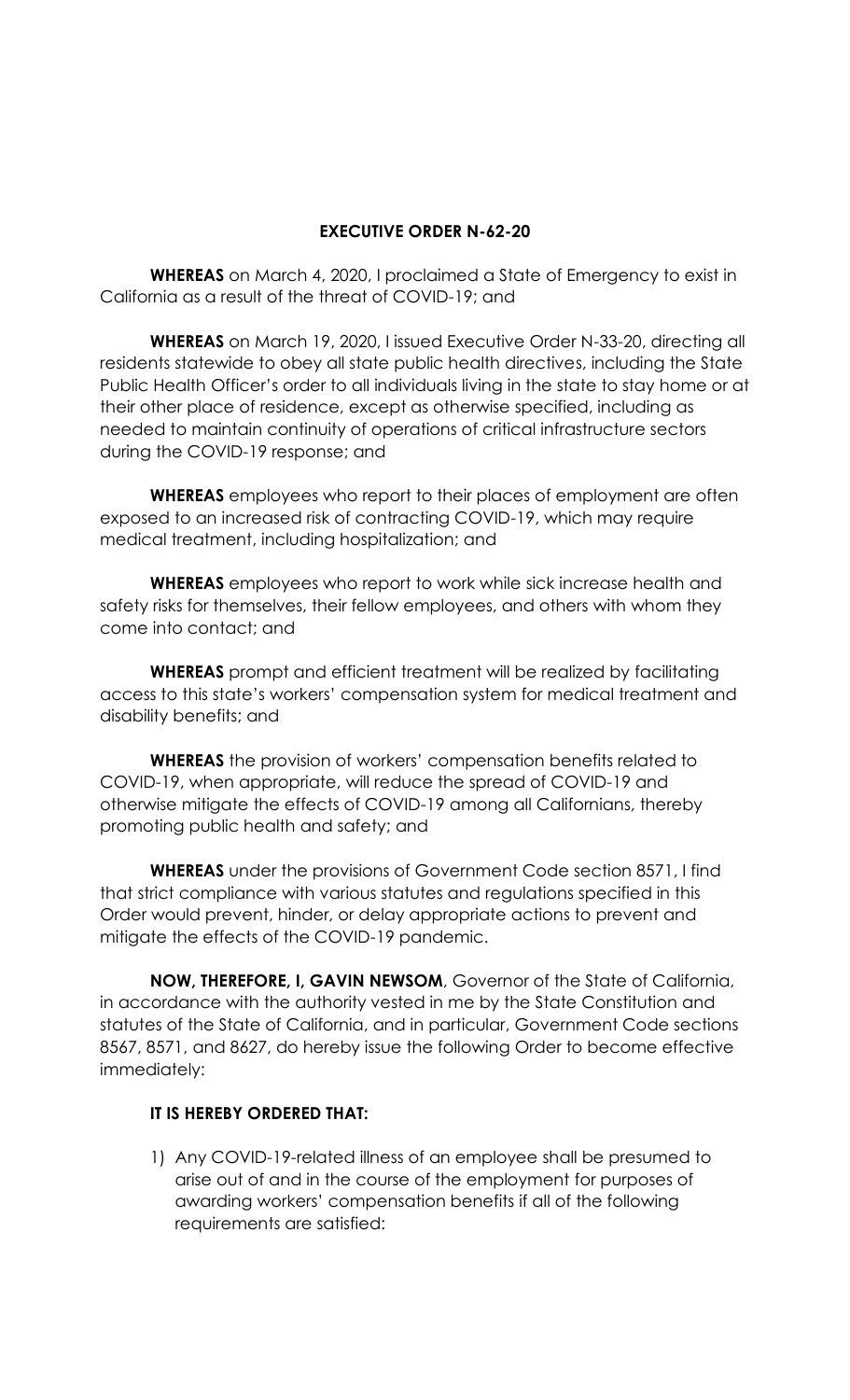- a. The employee tested positive for or was diagnosed with COVID-19 within 14 days after a day that the employee performed labor or services at the employee's place of employment at the employer's direction;
- b. The day referenced in subparagraph (a) on which the employee performed labor or services at the employee's place of employment at the employer's direction was on or after March 19, 2020;
- c. The employee's place of employment referenced in subparagraphs (a) and (b) was not the employee's home or residence; and
- d. Where subparagraph (a) is satisfied through a diagnosis of COVID-19, the diagnosis was done by a physician who holds a physician and surgeon license issued by the California Medical Board and that diagnosis is confirmed by further testing within 30 days of the date of the diagnosis.
- 2) The presumption set forth in Paragraph 1 is disputable and may be controverted by other evidence, but unless so controverted, the Workers' Compensation Appeals Board is bound to find in accordance with it. This presumption shall only apply to dates of injury occurring through 60 days following the date of this Order.
- 3) Notwithstanding Labor Code section 5402, if liability for a claim of a COVID-19-related illness pursuant to Paragraph 1 is not rejected within 30 days after the date the claim form is filed under Labor Code section 5401, the illness shall be presumed compensable, unless rebutted by evidence only discovered subsequent to the 30-day period.
- 4) An accepted claim for the COVID-19-related illness referenced in Paragraph 1 shall be eligible for all benefits applicable under the workers' compensation laws of this state, including full hospital, surgical, medical treatment, disability indemnity, and death benefits, and shall be subject to those laws including Labor Code sections 4663 and 4664, except as otherwise provided in this Order.
- 5) Notwithstanding any applicable workers' compensation statute or regulation, where an employee has paid sick leave benefits specifically available in response to COVID-19, those benefits shall be used and exhausted before any temporary disability benefits or benefits under Labor Code section 4850 are due and payable. Where an employee does not have such sick leave benefits, the employee shall be provided temporary disability benefits or Labor Code section 4850 benefits if applicable, from the date of disability. In no event shall there be a waiting period for temporary disability benefits.
- 6) To qualify for temporary disability or Labor Code section 4850 benefit payments under this Order, an employee must satisfy either of the following:
	- a. If the employee tests positive or is diagnosed under Paragraph 1 on or after the date of this Order, the employee must be certified for temporary disability within the first 15 days after the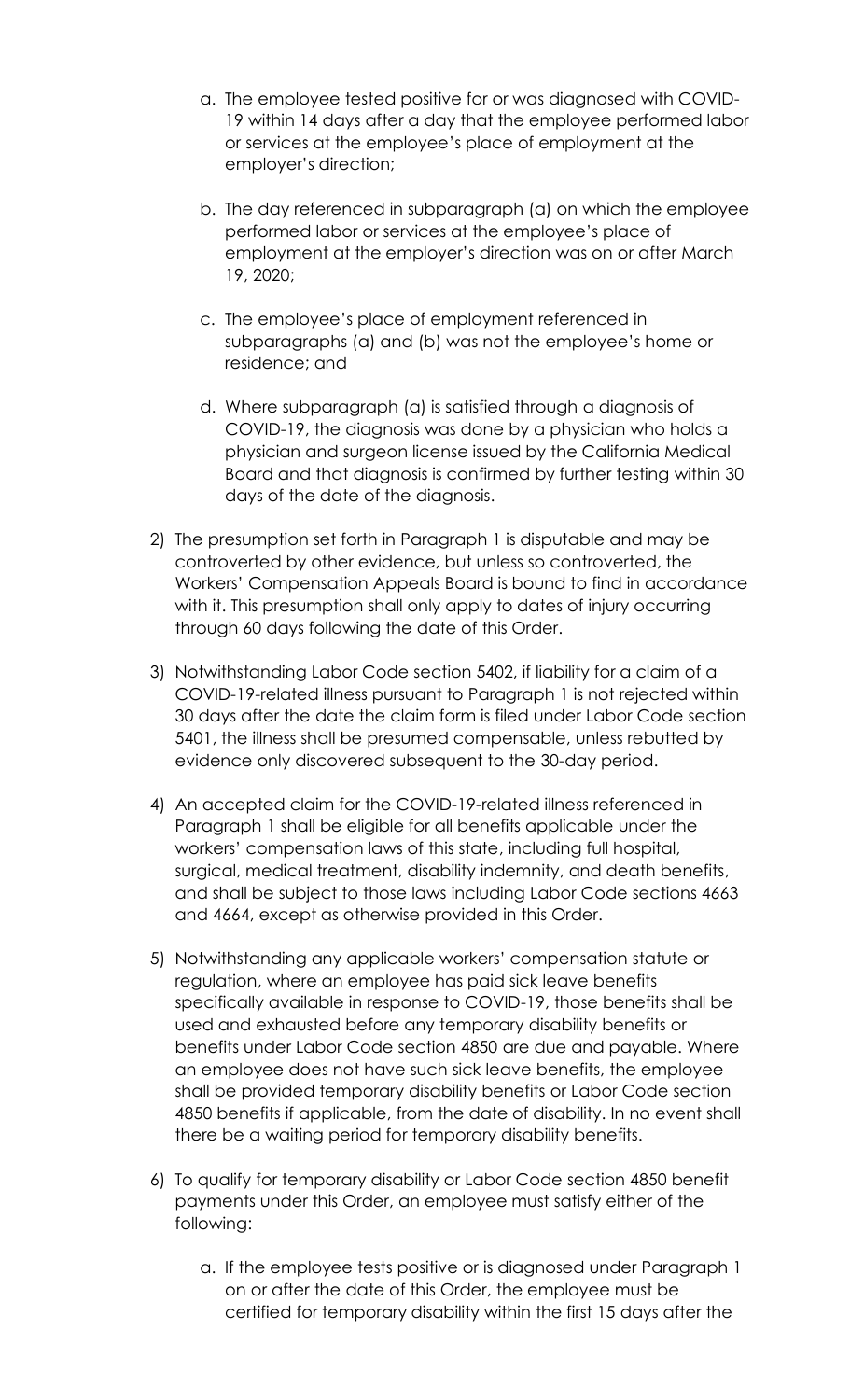initial diagnosis, and must be recertified for temporary disability every 15 days thereafter, for the first 45 days following diagnosis; or

b. If the employee tested positive or was diagnosed under Paragraph 1 prior to the date of this Order, the employee must obtain a certification, within 15 days of the date of the Order, documenting the period for which the employee was temporarily disabled and unable to work, and must be recertified for temporary disability every 15 days thereafter, for the first 45 days following diagnosis.

All employees must be certified for temporary disability by a physician holding a physician and surgeon license issued by the California Medical Board. The certifying physician can be a designated workers' compensation physician in an applicable Medical Provider Network or Health Care Organization, a predesignated workers' compensation physician, or a physician in the employee's group health plan. If the employee does not have a designated workers' compensation physician or group health plan, the employee should be certified by a physician of the employee's choosing who holds a physician and surgeon license.

- 7) The Administrative Director of the Division of Workers' Compensation shall adopt, amend, or repeal any regulations that the Administrative Director deems necessary to implement this Order. Any regulations so promulgated by the Administrative Director shall be exempt from the Administrative Procedures Act (Chapter 3.5 of Part 1 of Title 2 of the Government Code), except that the Administrative Director shall submit the regulations to the Office of Administrative Law for publication in the California Regulatory Notice Register.
- 8) This Order shall apply to all workers' compensation insurance carriers writing policies that provide coverage in California, self-insured employers, and any other employer carrying its own risk, including the State of California. Nothing in this Order shall be construed to limit the existing authority of insurance carriers to adjust the costs of their policies.
- 9) The Department of Industrial Relations shall waive collection on any death benefit payment due pursuant to Labor Code section 4706.5 arising out of claims covered by this Order.

Nothing in this Order shall be construed to modify or suspend any workers' compensation statute or regulation not in conflict with this Order, or to reduce or eliminate any other right or benefit to which an employee is otherwise entitled under law, including the Families First Coronavirus Recovery Act, collective bargaining agreement, or Employee Benefit Plan, including group health insurance, that is in effect prior to March 19, 2020.